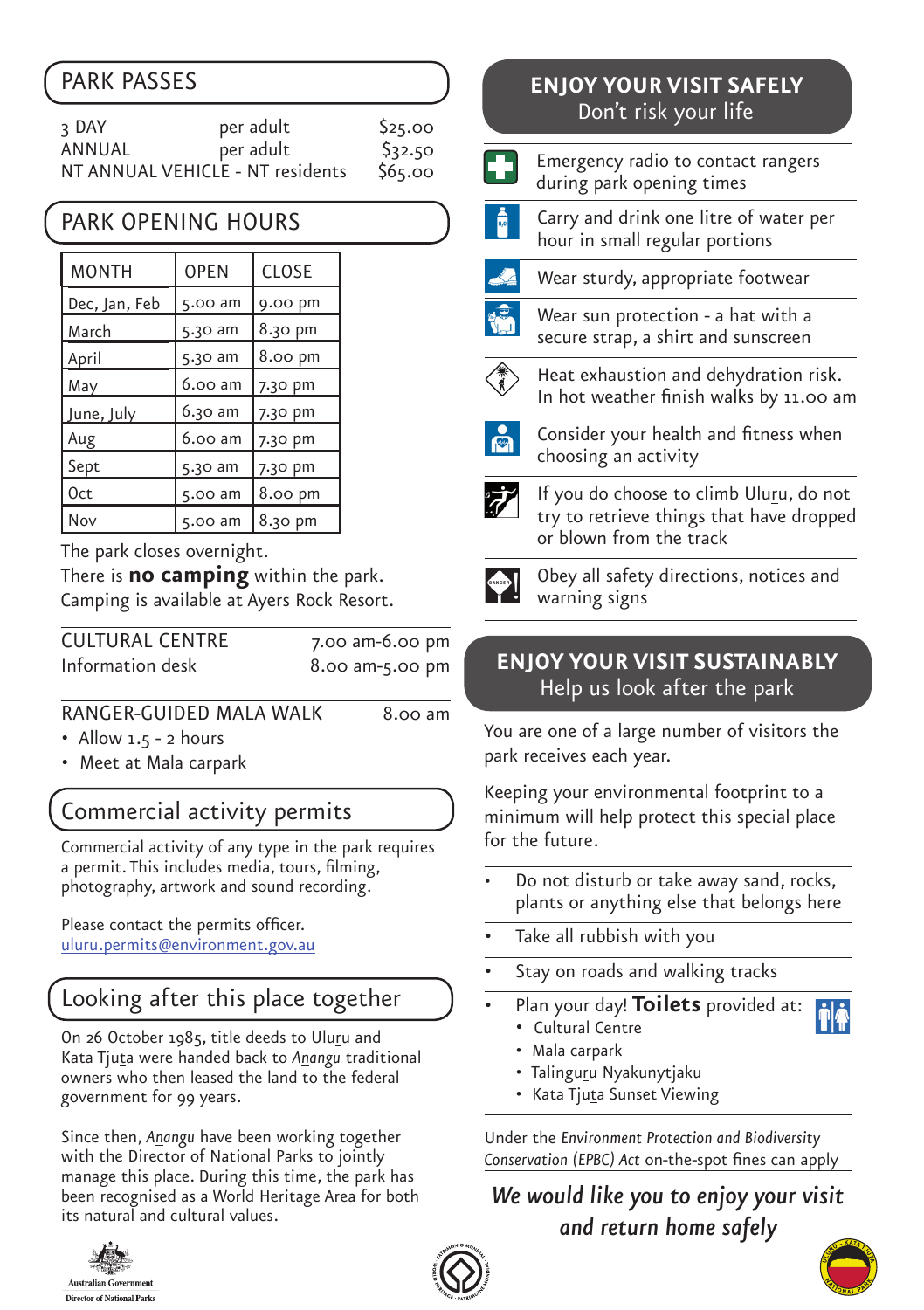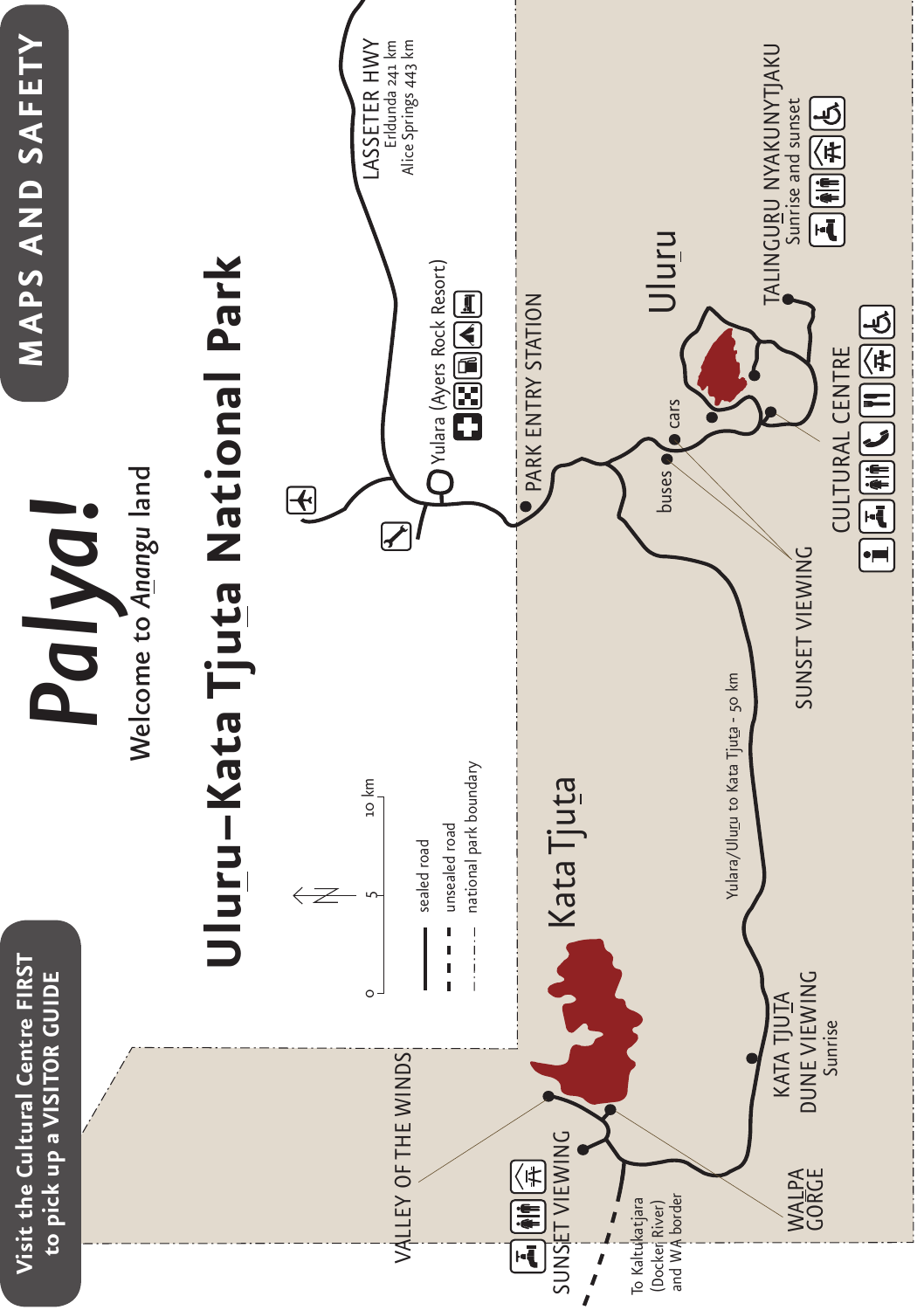# **Kata Tjuta**



the forecast or actual temperature is 36 degrees Celsius or above. ׇ֚֬

CONSIDER THE PARK CLOSING TIME

minutes before the park closes. Please see back page for closing times.

You will need to leave the Kata Tjuta area 45

 **Valley of the Winds Walk \****Karu Lookout:* Grade 3 - Moderate, 2.2 km return, 1 hr **\****Karingana Lookout:* Grade 4 - Difficult, 5.4 km return, 2.5 hrs **\*\****Full circuit:* Grade 4 - Difficult, 7.4 km, 4 hrs

#### **A PLACE OF GREAT RESPECT**

Kata Tjuta means 'many heads' in the local language. This area is sacred under *Tjukurpa* and *Anangu* men's law. Everyone is welcome and encouraged to enjoy this special place.